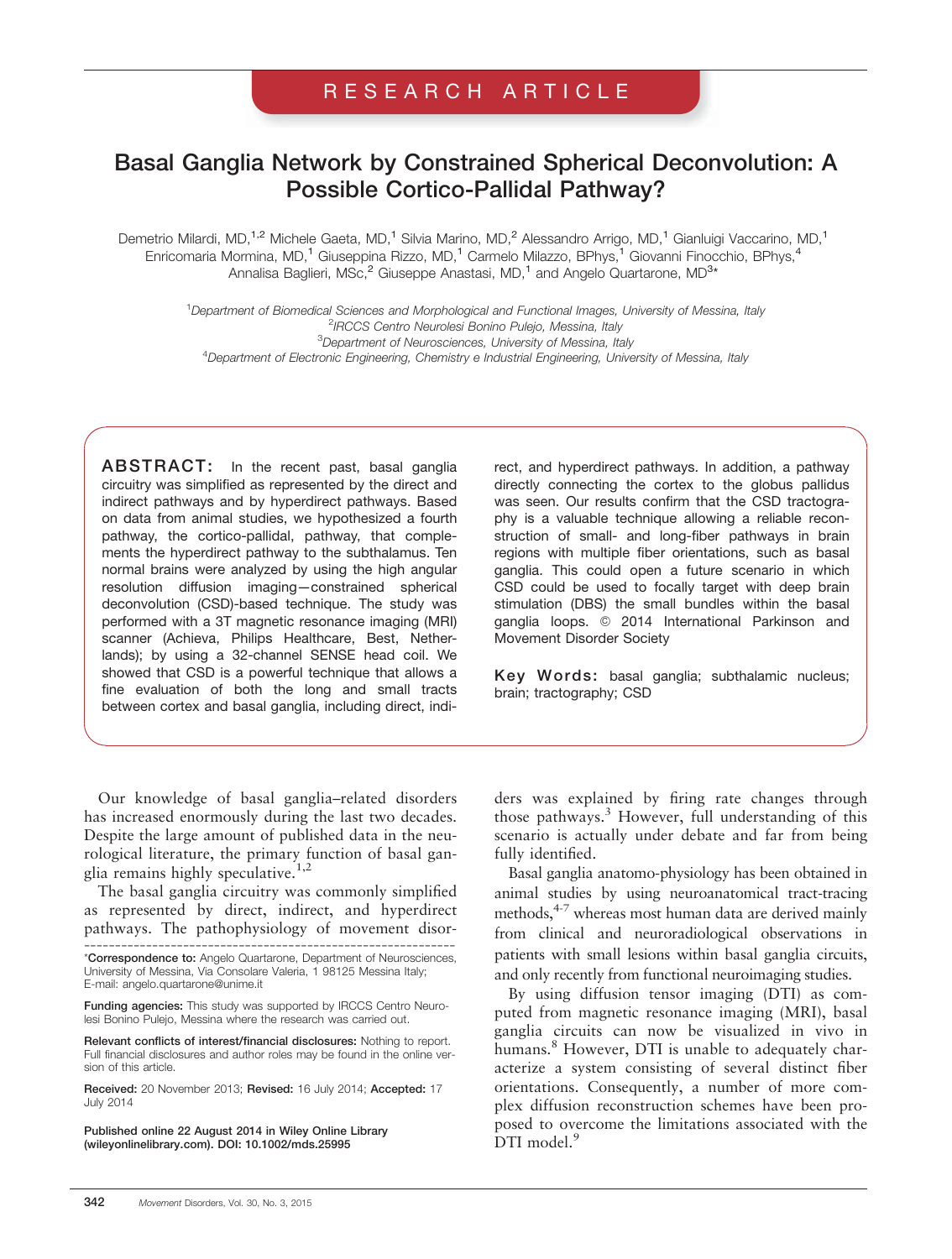

FIG. 1. Cortico-neostriatal pathway. Sagittal view of the cortico-striatal projections and connected Brodmann areas (A). GP, PU, and CN are represented with red, purple, and pink VOIs, respectively. Focused view (B) of the short tracts' connections between neostriatum and GPi (arrowheads).

One promising approach is constrained spherical deconvolution (CSD), a fast computation method that allows reliable estimation of one or more fiber orientations in the presence of intravoxel orientational heterogeneity.<sup>10-12</sup>

Despite the fact that CSD has substantially improved standard tractography, it suffers from major drawbacks intrinsically related to the technique, such as the inability to demonstrate synaptic or gap junction connections. Nevertheless, in this study we suggest that the globus pallidus (GP) not only is a part of the basal ganglia network, but it could be also connected with cortex. The aim of this paper is to present preliminary data on the possible existence of direct cortico-pallidal fibers in humans by using CSD.

### Material and Methods

#### **Participants**

A local ethical committee approved the study, and written informed consent was obtained from all subjects before MRI examination. A total of 10 human subjects (6 males, 4 females; mean age, 29; age range, 25-32 years) were recruited; thus, 20 brain hemispheres were studied. No participants had a history of any overt neurological or psychiatric disease.

#### Data Acquisition and Preprocessing of Diffusion Weighted Data

The study was performed with a 3T MRI scanner (Achieva, Philips Healthcare, Best, Netherlands), using a 32-channel SENSE head coil. We performed MRI sequences whose parameters are detailed in the Supplemental Data section.13-24

#### **Tractography**

All data for each subject were spatially normalized to Montreal Neurological Institute stereotactic space using the SPM8 segmentation toolbox [\(www.fil.ion.ucl.ac.uk/](http://www.fil.ion.ucl.ac.uk/spm) [spm](http://www.fil.ion.ucl.ac.uk/spm)). We used a modified high angular resolution diffu-

sion imaging technique, called non-negativity CSD. This technique estimates the fiber orientation distribution function (fODF) directly from the diffusion weight (DW) signal by means of positive (avoiding the unreal negative regions) spherical deconvolution.10 We reconstructed a color-coded map in which red, blue, and green indicated the principal eigenvector's directions.<sup>25</sup> Specifically, red indicates a left–right pattern; green, an anterior–posterior pattern; and blue, a caudal–cranial pattern. Intensity and pureness of these colors vary according to the behavior of fibers in all intermediate positions, indicating voxel-by-voxel each tract's direction. More details on this topic are provided in the Supplemental Data.

#### Basal Ganglia Segmentation

Segmentation was carried out manually by a trained researcher using Analyze 11.0 (AnalyzeDirect, Inc.; Kansas City, KS, USA). We registered all subjects' brains on the Montreal Neurological Institute atlas, using a 12 degrees of freedom registration algorithm to obtain specific coordinates of each nucleus for appropriate region of interests (ROIs) positioning. Details about this procedure are described in the Supplemental Data section (See Fig. 2, Supplemental Data).

#### Intra- and Inter-subjects Variability

Tract-specific measurements were extracted (number of streamlines  $= N$ .) and a lateralization index calculated<sup>26,27</sup> according to the following formula:

ð Þ N: Right–N: Left =ð Þ N: Right1N: Left

Statistical significance was determined using a twotailed  $t$  test;  $P$  values less than 0.05 were considered to indicate statistically significant differences.

### **Results**

We reconstructed the following components of the basal ganglia network: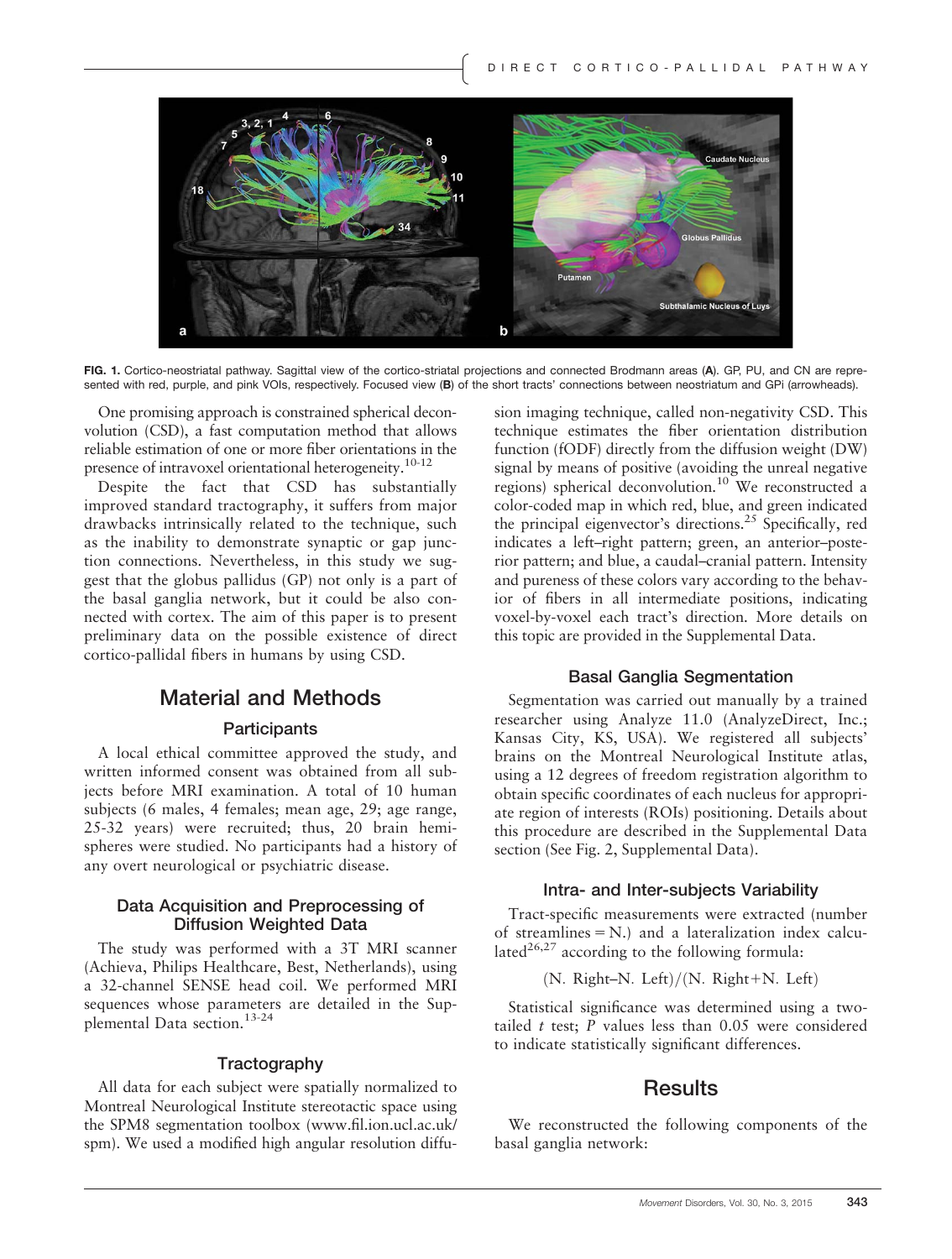

FIG. 2. Subthalamo-pallidal pathway. The subthalamo-pallidal pathway can be seen as a short white matter bundle connecting STN (blue VOI) both with GPi (A) and GPe (B) (green and red VOIs, respectively).

- 1. Long tracts white matter bundles between cortex and striatum (cortical-neostriatal pathway) and short white matter bundles between GP and striatum (direct pathway) (Fig. 1)
- 2. White matter bundles between sub thalamic nucleus (STN) and GP (subthalamo-pallidal pathway) (indirect pathway) (Fig. 2)
- 3. White matter bundles between STN and cortex (hyperdirect pathway) (Fig. 3)
- 4. White matter bundles between cortex and GP (Fig. 4)

#### Cortico-neostriatal Pathway

We were able to reconstruct white bundles running between caudate nucleus (CN) and cortical areas: 11, 10, 9, 5, 7 and between putamen (Pu) and several cortical areas, namely 11, 10, 9, 8, 6, 4, 3, 2, 1, 5, 7, 19, 18, 17, and 34. These areas include orbitofrontal, premotor and supplementary motor, primary motor, primary somatosensory, secondary somatosensory, visual, and limbic areas (Fig. 1A). No significant lateralization of these tracts was found.

#### Neostriatum-Pallidal Pathway

Figure 1B plots the reconstruction of the fibers running between CN and Pu (neostriatum) GP, which are implicated in a direct pathway.

#### Subthalamo-Pallidal Pathway

The subthalamo-pallidal tract is part of the indirect pathway. The white matter tract running between STN and GP is shown in Figure 2. It crosses the internal capsule at a right angle, as previously reported.<sup>28</sup> The largest part of this pathway is interposed between STN and Globus Pallidus external (GPe) (Fig. 2A). However, by using separate segmentation of internal and external globus pallidus (Globus Pallidus internal (GPi) and GPe), a small bundle of fibers tracing up to the GPi was also detected (Fig. 2B). The difference between the STN-GPe and STN-GPi white matter tracts was statistically significant  $(P > 0.05)$ .

#### Hyperdirect Pathway

The hyperdirect pathway passes through the internal capsule. This is shown in sagittal rotated view (Fig. 3A)



FIG. 3. Hyperdirect pathway. (A) Oblique sagittal view of hyperdirect pathway appears as a large bundle that from the cortex reach STN (yellow VOI). (B) Enlarged view shows its passage through the internal capsule. GP, PU, and CN are represented with red, purple, and pink VOIs, respectively. (C) Sagittal view of Brodmann's areas involved.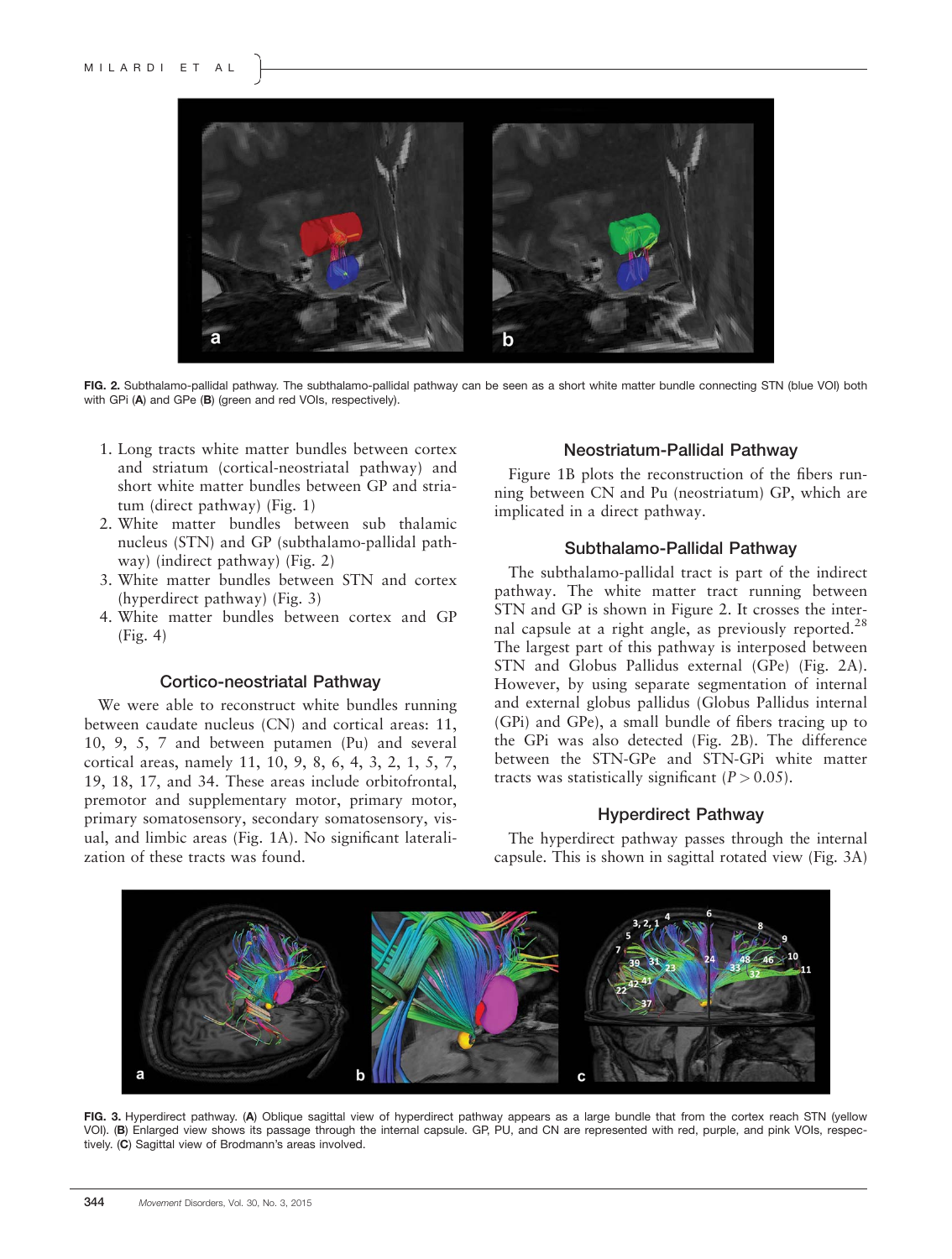

FIG. 4. Cortex-GP connections. (A) Axial view of fibers bundles connecting GPi (green VOI) and cortex. The connected Brodmann's areas are indicated on the sagittal view (B). Axial (C) view of fiber bundles connecting GPe (red VOI) and cortex. The connected Brodmann's areas are indicated on the sagittal view (D).

and in detail (Fig. 3B). We were able to reconstruct white matter fibers running between STN and the following Brodmann's areas: 3-1-2 (primary somatosensory cortex), 4 (motor cortex), 5, 6 (premotor cortex, supplementary motor cortex and presupplementary motor cortex), 7, 8 (frontal eyes fields), 9, 10, 11, 22, 23, 31, 32-33-24 (anterior cingulate cortex), 39, 41-42 (auditory cortex), 46, and 48 (Fig. 3C).

We observed intrasubject and intersubject variability, because the percentage of reconstructed white bundles in the examined 20 brain hemispheres was 100% for areas 4, 6, 7, 8, 32, and 33; 90% for areas 24 and 46; 85% for areas 3, 1, 2; 80% for areas 9, 10, and 11; 70% for areas 5 and 23; 65% for areas 41 and 42; and 50% for areas 22, 39, and 48.

#### Possible Direct Cortico-pallidal Connection

We found white matter fibers running through the corona radiate between both the GPe and GPi and the following cortical Brodmann's areas: 12, 11, 46, 48, 6, 4, 5 (Fig. 4A, B, C, and D). These fibers are well separated from the cortico-pontine fibers running through the internal capsule (see Supplemental Data Fig. 1).

The computed mean number of streamlines of these fibers was 355.5, with a standard deviation of  $\pm 18.65$ , with a maximum and a minimum number of streamlines of 381 and 327, respectively, and a mean length of 9.65 cm with a standard deviation of  $\pm 0.60$ (Table 1).

In all subjects the density of the streamlines between cortex and GPe was higher than that to GPi  $(P < 0.05)$ .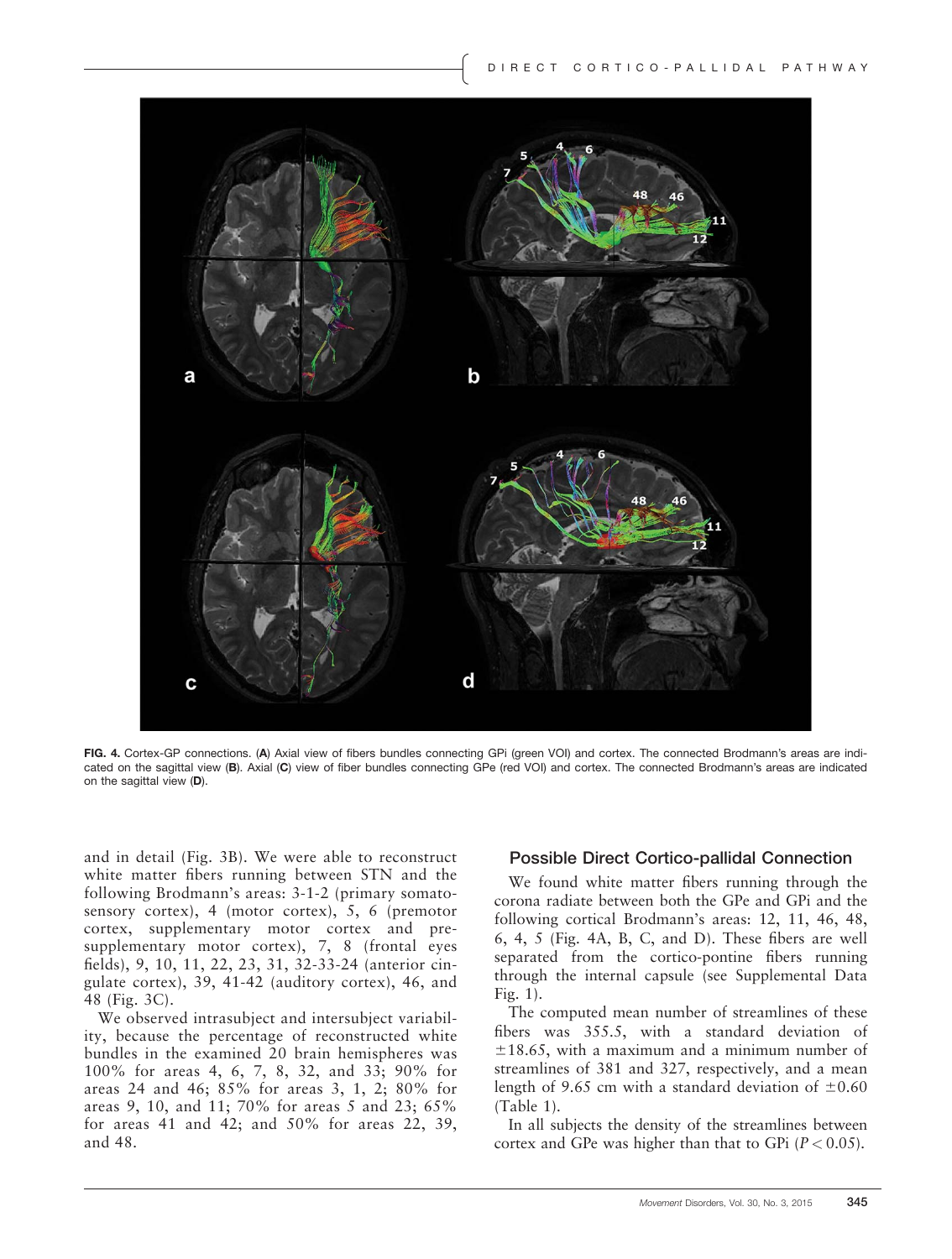| Healthy<br>Subject Number<br>$(n = 10)$ | Mean Number of<br>Streamlines (mean of<br>all = $355.5 \pm 18.65$ ) | <b>Mean Streamlines</b><br>Length (mean of<br>all = $9.65$ cm $\pm$ 0.60) |
|-----------------------------------------|---------------------------------------------------------------------|---------------------------------------------------------------------------|
| 1                                       | 327                                                                 | 8.94                                                                      |
| 2                                       | 371                                                                 | 9.32                                                                      |
| 3                                       | 335                                                                 | 10.44                                                                     |
| 4                                       | 368                                                                 | 9.19                                                                      |
| 5                                       | 375                                                                 | 9.87                                                                      |
| 6                                       | 354                                                                 | 9.75                                                                      |
| 7                                       | 381                                                                 | 10.34                                                                     |
| 8                                       | 362                                                                 | 9.81                                                                      |
| 9                                       | 343                                                                 | 8.66                                                                      |
| 10                                      | 339                                                                 | 10.18                                                                     |

TABLE 1. Streamlines analysis of the cortico-pallidal pathway

The mean number of streamlines and the mean streamlines length of the cortico-pallidal pathway has been shown for each healthy subject (10 healthy subjects). Mean and standard deviation of all subjects' streamlines number and length are  $355.5 \pm 18.65$  and  $9.65 \pm 0.60$  cm, respectively.

In each of 10 examined brains, these bundles were reconstructed in both sides without statistically significant lateralization. However, in one subject, we were not able to trace, on both sides, the connection with area 48. These differences may have been attributable to the well-known intersubject variability of white matter tracts. Indeed, a variability of cortico-spinal tracts, optic radiations, uncinate fasciculus, and inferior fronto-occipital fasciculus has been reported in both postmortem anatomical studies and in vivo tractography.29,30

### **Discussion**

A fundamental premise to our discussion is that tractography represents a method based on the preferential anisotropic diffusion along the myelinated white matter; therefore, the reconstructed fibers can be considered a reasonable approximation of the highest mathematical probability of the existence of the anatomical pathway. In addition, the existence of synapsis and gap junctions as well as the directionality of the signal transmission cannot be established by tractography.

By using in vivo CSD tractography, we demonstrated that the basal ganglia network is far more complicated than expected, by showing the existence of fibers running from the vicinity of the cerebral cortex to the vicinity of the globus pallidus.

In addition, the CSD approach provided a detailed mapping of the whole basal ganglia network, including the small tracts of the direct and indirect pathways.

The presence of a direct cortico-pallidal connectivity has never been demonstrated in humans with tractography. Although our results do not represent the proof of evidence of cortico-pallidal connectivity, they do indicate the probability of the existence of this pathway (Fig. 4).

The idea of the existence of a direct cortico-pallidal pathway is not entirely new, considering that it has been already observed in lamprey,  $31 \text{ rat}$ ,  $32 \text{ and monkey}$ ,  $33 \text{ rad}$ 

In lamprey, habenula-projecting globus pallidus neurons receive direct excitatory projections from the pallium (corresponding to the cortex in mammals). The habenula-projecting globus pallidus neurons are glutamatergic and provide an indirect inhibitory influence on midbrain dopamine neurons. In rat, the cortical projections to the GP originate in the primary motor cortex, the supplementary motor area, and a part of the somatosensory cortex. In rhesus and squirrel monkeys, fibers were traced caudally in a path, which descended through the internal capsule and entered the dorsal region of both lateral and medial pallidal segments. Using adenosine 3':5'-monophosphate-regulated phosphoprotein of M(r) 32 kDa in rhesus monkeys, Ghashghaei and Barbas<sup>34</sup> found that the neural tracer retrogradely labeled from orbitofrontal and prefrontal cortices into the ventral.<sup>34</sup>

Additional clues on the existence of a direct corticopallidal connection in monkeys and humans is provided by the comparison of the results of two further papers.

In 2007, Akkal et al.<sup>35</sup> studied connections between supplementary and presupplementary motor area with globus pallidus in cebus apella monkeys using retrograde transneuronal transport of neurotropic viruses and found connections between cortical areas and GPi. The authors stated the connections were disynaptic via the thalamus. However, in 2012, Zhang et al.<sup>36</sup> studied in humans the functional connectivity of supplementary motor area (SMA) and pre-SMA areas and found that pre-SMA areas had no functional connection with thalamus; conversely, they found that posterior pre-SMA area was strongly functionally connected to pallidum. Consequently, the connections between pre-SMA and globus pallidus demonstrated by Akkal et al.<sup>35</sup> could be partially attributable to a direct anatomical pathway between pre-SMA and globus pallidus.  $35,36$ 

Direct cortico-pallidal fibers has been also postulated and demonstrated by the French anatomist Testut who, in a classical textbook of anatomy, comments: "Ascending and descending cortico-caudal, cortico-putaminal, and cortico-pallidal connections do exist. Cortico-caudal and cortico-putaminal fibers are indicated together as corticostriatal pathway: they are less than cortico-pallidal fibers. The cortico-pallidal fibers are prevalently but not exclusively cortico-fugal (efferent). These fibers (demonstrated both by anatomic dissection and by neuronography), originate from area  $6.^{\text{m37}}$ 

An alternative explanation is that these fibers actually represent bundles from the ventrolateral thalamus passing through the GP and in route back to the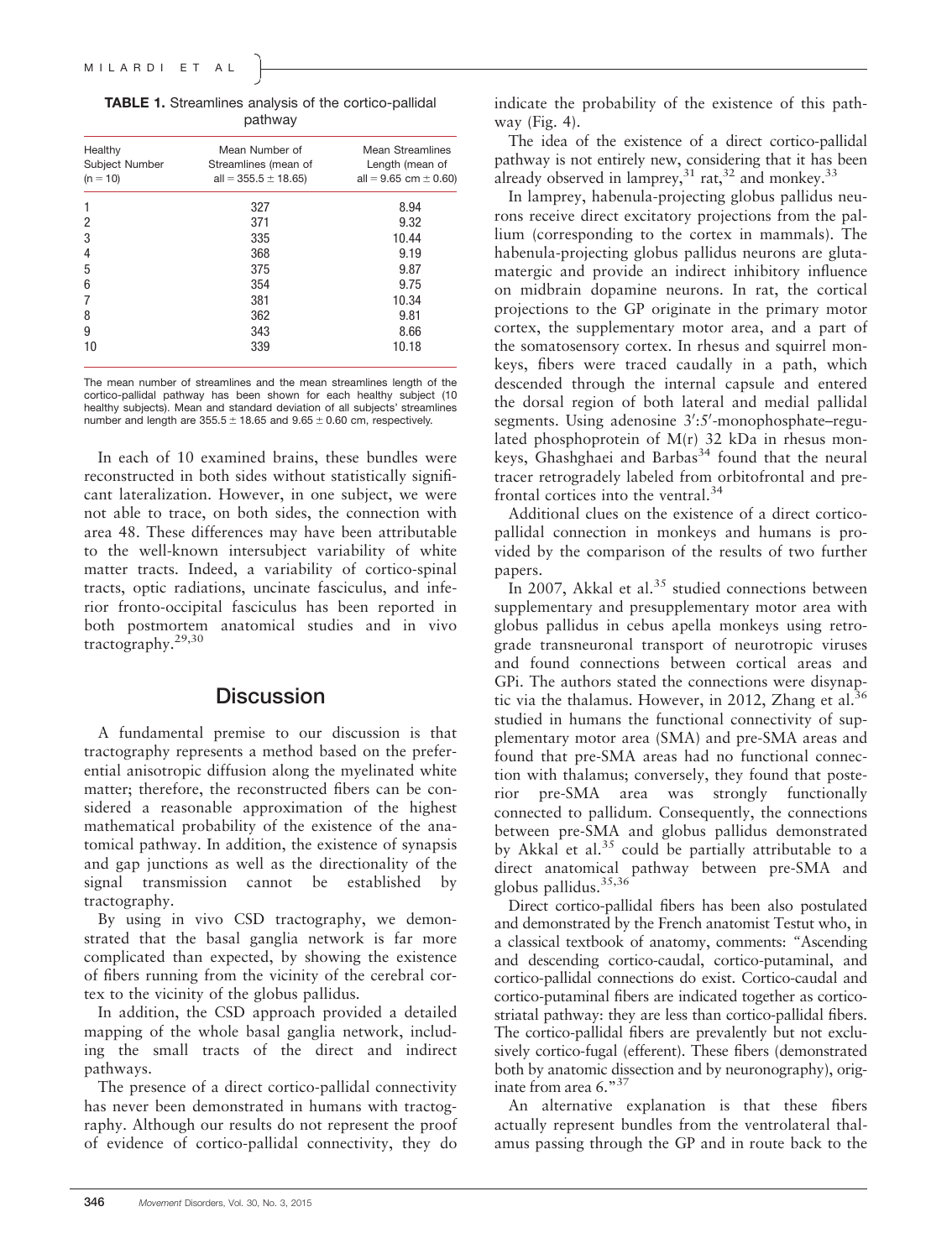cortex, because the use of volume of interest (VOI) in the tractography technique can potentially flaw the reconstruction of the "passing through fibers." This has been demonstrated by the antidromic activation of ventro-thalamic neurons with deep brain stimulation (DBS) of the GPi.38-40 Conversely, we cannot exclude that at least part of these fibers may really reach the GP.

In keeping with previous DTI studies, we showed that the hyperdirect pathway is connected to STN with many cortical areas, including primary motor cortex, premotor cortex, supplementary motor cortex, presupplementary motor cortex, frontal eyes fields, anterior cingulate cortex, primary somatosensory cortex, and dorsolateral prefrontal cortex. The existence of such a hyperdirect pathway in humans using DTI has been reported in the literature. In 2007, Aron et al., $41$  using probabilistic tractography, performed with a 1.5 T scanner, showed that right STN was connected with inferior frontal cortex and presupplementary motor area. $41$  In 7 of 10 healthy adult subjects, Brunenberg et al., using a 3 T scanner and high angular resolution diffusion imaging tractography, showed hyperdirect pathways connecting STN with cortical motor areas.<sup>42</sup> Direct connections between the ventro medial prefrontal cortex, anterior cingulate cortex, presupplementary motor cortex, and inferior frontal cortex with STN also have been reported. $43,44$  Finally, in a recent work, Lambert et al.<sup>45</sup> obtained, using a  $7$  T scanner and tractography, a very accurate reconstruction of the STN connections, including the hyperdirect pathway.<sup>45</sup>

### Neurophysiological Considerations

Before inferring any physiological consideration, two issues need to be considered: first, physiology cannot be derived only from anatomical connectivity, and second, our speculations could be valuable if, from the number of possible alternative explanations, we assume direct connections between the cortex and GP.

In the classical view, the basal ganglia circuitry was simplified to be composed of two major projection systems: the "direct" and "indirect" pathways.<sup>46</sup>

The direct and indirect pathways originate from separate populations of striatal medium spiny neurons (MSNs), the activity of which is differentially modulated by dopamine. Indeed, the two-striatal output pathways are affected differently by the dopaminergic projection from the substantia nigra pars compacta to the striatum. Striatal neurons that project directly to the two output nuclei have D1 dopamine receptors that facilitate transmission, whereas those that project in the indirect pathway have D2 receptors that reduce transmission.<sup>47</sup>

The core of the model resides in the concept that "direct" and "indirect" striatal projections modulate

the main output structures (GPi and substantia nigra (SNr)) exerting opposite functional effects on the movement. These output structures have in turn GABAergic neurons firing almost in a tonic manner, keeping targeted structures in the thalamus and brain stem under tonic inhibitory control.

Indeed, the recent introduction of transgenic animal models, in which the direct and indirect pathways can be selectively targeted and visualized, have allowed direct testing of the validity of this model. Selective stimulation of MSNs expressing D2 receptors ("indirect circuit") induced movement arrest, whereas activation of MSNs expressing D1 receptors ("direct circuits") led to movement activation.  $48,49$  As a result, activation of the direct pathway facilitates movement, whereas activation of the indirect pathway inhibits movement.

According to this model, in Parkinson's disease, the more GPi activity is decreased, the more thalamic activity is enhanced and the more severe and generalized dyskinesias should be. Therefore, blockade of GPi activity, for example, by pallidotomy, would be expected to bring down GPi efferent activity and worsen dyskinesias. However, in apparent contradiction to this prediction, dyskinesias disappear after pallidotomy, as shown in the monkey and also as typically observed in Parkinson's disease patients with severe levodopa-induced dyskinesias.<sup>50</sup>

A partial solution to this paradox has been recently provided by Dybdal and co-workers, $51$  who showed that chemical blockade of the SNr in monkeys does in fact induce choreiform dyskinesias, which is exactly the expected consequence of reducing basal ganglia output.<sup>51</sup>

In addition, likely the pallidotomy paradox is also related to a substantial rearrangement of the basal ganglia circuits after several years of disease and replacement therapy.<sup>52</sup> An alternative explanation could be related to the removal of the oscillatory activity of the basal ganglia in this condition.<sup>53</sup> The presence of direct cortico-subthalamic projections constituting a third pathway was demonstrated first in primates by tracer studies. Later, an electrophysiological study by Nambu et al. $54$  confirmed the existence of this ''hyperdirect'' pathway.1,54 The cortico–STN–GPi "hyperdirect" pathway conveys strong excitatory signals from the cortex to the GPi with faster conduction velocity than the direct and indirect pathways; in this way the excited STN generates an excitatory signal directed to the GPi and a fast stop signal of the motor gesture inhibiting irrelevant motor programs or changing motor plans.<sup> $1,43,46$ </sup>

In line with these findings, Forstmann and co-workers<sup>55</sup> demonstrated that increased white matter strength between the anterior cingulate cortex and the STN resulted in better stopping behavior in a go/nogo task.<sup>55</sup>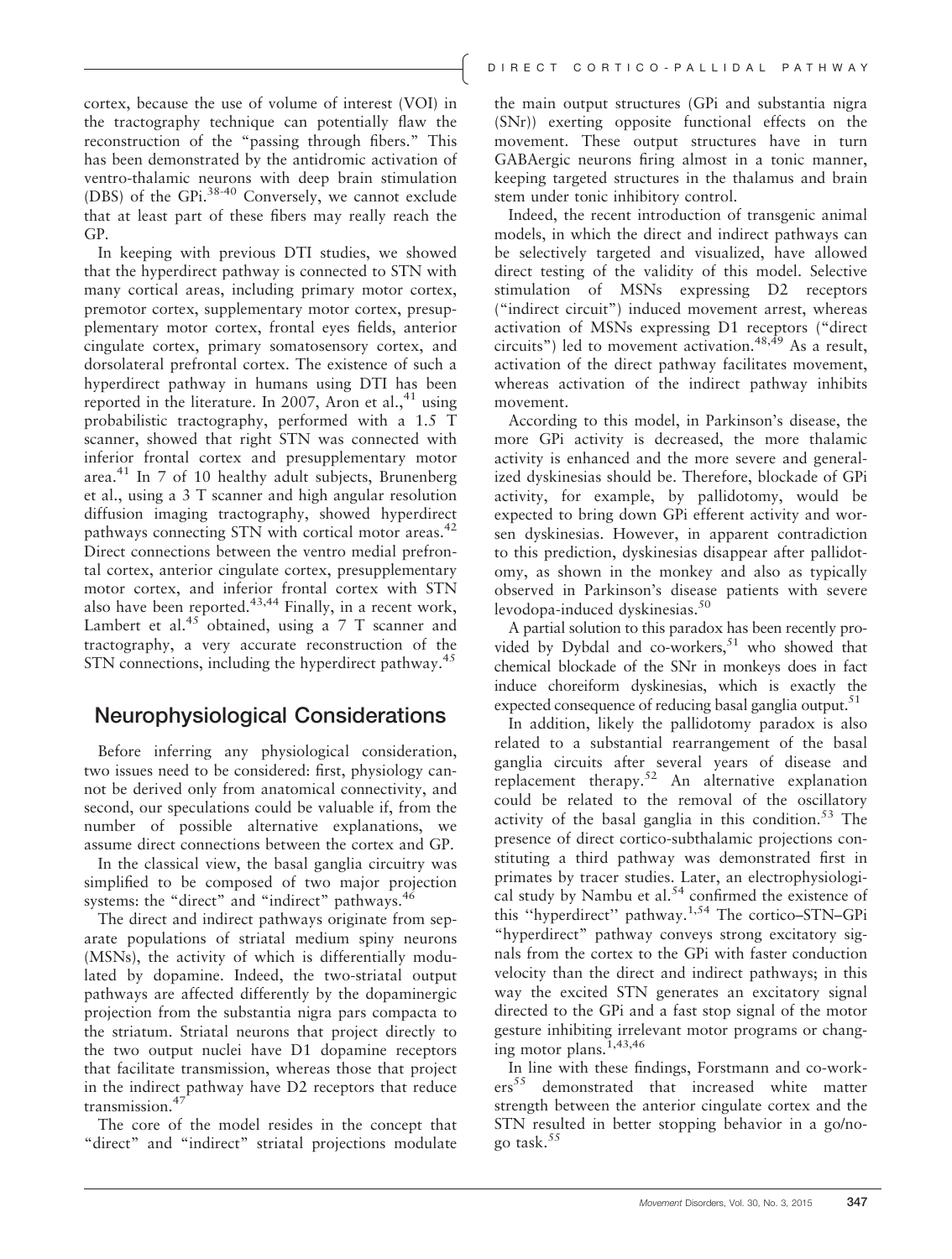We speculate that, because the hyperdirect pathway allows a faster connection of cortex with STN with respect to the direct and indirect pathways, so the cortico-pallidal fibers could represent a fast connection between cortex and GP. This hypothesis would meet the vision that the cortico-basal ganglia circuit is composed of several, parallel, segregated, and functionally distinct, but homologous loops.<sup>5</sup>

Future studies, using postmortem microsurgery dissection or tracer injection or in vivo functional MRI, are necessary to confirm the existence of this postulated pathway and to clarify its function.

## Limitations of the Study and Future **Perspectives**

Several limitations of this study are related to the intrinsic weakness of the tractography technique and in particular the inability to demonstrate the existence of synapsis and gap junctions as well as the directionality of the signal transmission.<sup>57</sup>

Nevertheless, tractography should be considered only as the highest mathematical probability of the existence of a given anatomical pathway.

In keeping with previous findings of our group, we confirmed that CSD tractography is a valuable technique allowing a reliable reconstruction of long fiber pathways in brain regions with multiple fiber orientations<sup>12,58</sup> using 3T MRI scanners, which are more available than 7T scanners. In addition, we demonstrated that the CSD technique is able to identify even the short tracts within the basal ganglia network. Data on animal Parkinson's disease models suggest that DBS may act either on local STN neurons and more likely via an antidromic activation of the "hyperdirect" pathway from motor areas to the  $STN$ .<sup>59</sup> Given the growing body of evidence implicating white matter as the main target for DBS, the identification of small bundles with CSD could be used in the near future to focally target short tracts within the basal ganglia loops.

Acknowledgment: We thank Prof. Placido Bramanti, Science Manager of I.R.C.C.S. "Centro Neurolesi," Messina, where the research was carried out.

### **References**

- 1. Nambu A, Tokuno H, Takada M. Functional significance of the cortico-subthalamo-pallidal 'hyperdirect' pathway. Neurosci Res 2002;43:111-117.
- 2. Nambu A. Seven problems on the basal ganglia. Curr Opin Neurobiol 2008;18:595-604.
- 3. Rivlin-Etzion M, Marmor O, Heimer G, Raz A, Nini A, Bergman H. Basal ganglia oscillations and pathophysiology of movement disorders. Curr Opin Neurobiol 2006;16:629-637.
- 4. Nambu A, Tokuno H, Hamada I, et al. Excitatory cortical inputs to pallidal neurons via the subthalamic nucleus in the monkey. J Neurophysiol 2000;84:289-300.
- 5. Kita H. Neostriatal and globus pallidus stimulation induced inhibitory postsynaptic potentials in entopeduncular neurons in rat brain slice preparations. Neuroscience 2001;105:871-879.
- 6. McFarland NR, Haber SN. Convergent inputs from thalamic motor nuclei and frontal cortical areas to the dorsal striatum in the primate. J Neurosci 2000;20:3798-3813.
- 7. Lu J. Neuronal tracing for connectomic studies. Neuroinformatics 2011;9:159-166.
- 8. Henderson JM. "Connectomic surgery": diffusion tensor imaging (DTI) tractography as a targeting modality for surgical modulation of neural networks. Front Integr Neurosci 2012;6:15.
- 9. Tournier JD, Calamante F, Connelly A. Effect of step size on probabilistic streamlines: implications for the interpretation of connectivity analysis. Proc Intl Soc Mag Reson Med 2011;19:2019.
- 10. Tournier JD, Calamante F, Connelly A. Robust determination of the fibre orientation distribution in diffusion MRI: non-negativity constrained super-resolved spherical deconvolution. Neuroimage 2007;35:1459-1472.
- 11. Tournier JD, Yeh CH, Calamante F, Cho KH, Connelly A, Lin CP. Resolving crossing fibres using constrained spherical deconvolution: validation using diffusion-weighted imaging phantom data. Neuroimage 2008;42:617-625.
- 12. Milardi D, Bramanti P, Milazzo C, et al. Cortical and subcortical connections of the human claustrum revealed in vivo by constrained spherical deconvolution tractography. Cereb Cortex 2013; [Epub ahead of print].
- 13. Embleton KV, Haroon HA, Morris DM, Ralph MA, Parker GJ. Distortion correction for diffusion-weighted MRI tractography and fMRI in the temporal lobes. Hum Brain Mapp 2010;31:1570-1587.
- 14. Jones DK, Horsfield MA, Simmons A. Optimal strategies for measuring diffusion in anisotropic systems by magnetic resonance imaging. Magn Reson Med 1999;42:515-525.
- 15. Jones DK, Cercignani M. Twenty-five pitfalls in the analysis of diffusion MRI data. NMR Biomed 2010;23:803-820.
- 16. Leemans A, Jones DK. The B-matrix must be rotated when correcting for subject motion in DTI data. Magn Reson Med 2009; 61:1336-1349.
- 17. Descoteaux M, Deriche R, Knösche TR, Anwander A. Deterministic and probabilistic tractography based on complex fibre orientation distributions. IEEE Trans Med Imaging 2009;28:269-286.
- 18. Tournier JD, Calamante F, Connelly A. Effect of step size on probabilistic streamlines: implications for the interpretation of connectivity analysis. Proc Intl Soc Mag Reson Med 2011;19:2019.
- 19. Alexander DC, Barker GJ. Optimal imaging parameters for fiber orientation estimation in diffusion MRI. NeuroImage. 2005;27: 357-367.
- 20. Dormont D, Ricciardi KG, Tandé D, et al. Is the subthalamic nucleus hypointense on T2-weighted images? A correlation study using MR imaging and stereotactic atlas data. Am J Neuroradiol 2004;25:1516-1523.
- Slavin KV, Thulborn KR, Wess C, Nersesyan H. Direct visualization of the human subthalamic nucleus with 3T MR imaging. Am J Neuroradiol 2006;27:80-84.
- 22. Lenglet C, Abosch A, Yacoub E, De Martino F, Sapiro G, Harel N. Comprehensive in vivo mapping of the human basal ganglia and thalamic connectome in individuals using 7T MRI. PLoS One 2012;7:e29153.
- 23. Massey LA, Miranda MA, Zrinzo L, et al. High resolution MR anatomy of the subthalamic nucleus: imaging at 9.4 T with histological validation. Neuroimage 2012;59:2035-2044.
- 24. Eapen M, Zald DH, Gatenby JC, Ding Z, Gore JC. Using high-resolution MR imaging at 7T to evaluate the anatomy of the midbrain dopaminergic system. Am J Neuroradiol 2011;32:688-694.
- 25. Pajevic S, Pierpaoli C. Colour schemes to represent the orientation of anisotropic tissues from diffusion tensor data: applicationto white matter fiber tract mapping in the human brain. Magn Reson Med 1999;42:526-540.
- 26. Lebel C, Beaulieu C. Lateralization of the arcuate fasciculus from childhood to adulthood and its relation to cognitive abilities in children. Hum Brain Mapp 2009;30:3563-3573.
- 27. Parker GJ, Luzzi S, Alexander DC, Wheeler-Kingshott CA, Ciccarelli O, Lambon Ralph MA. Lateralization of ventral and